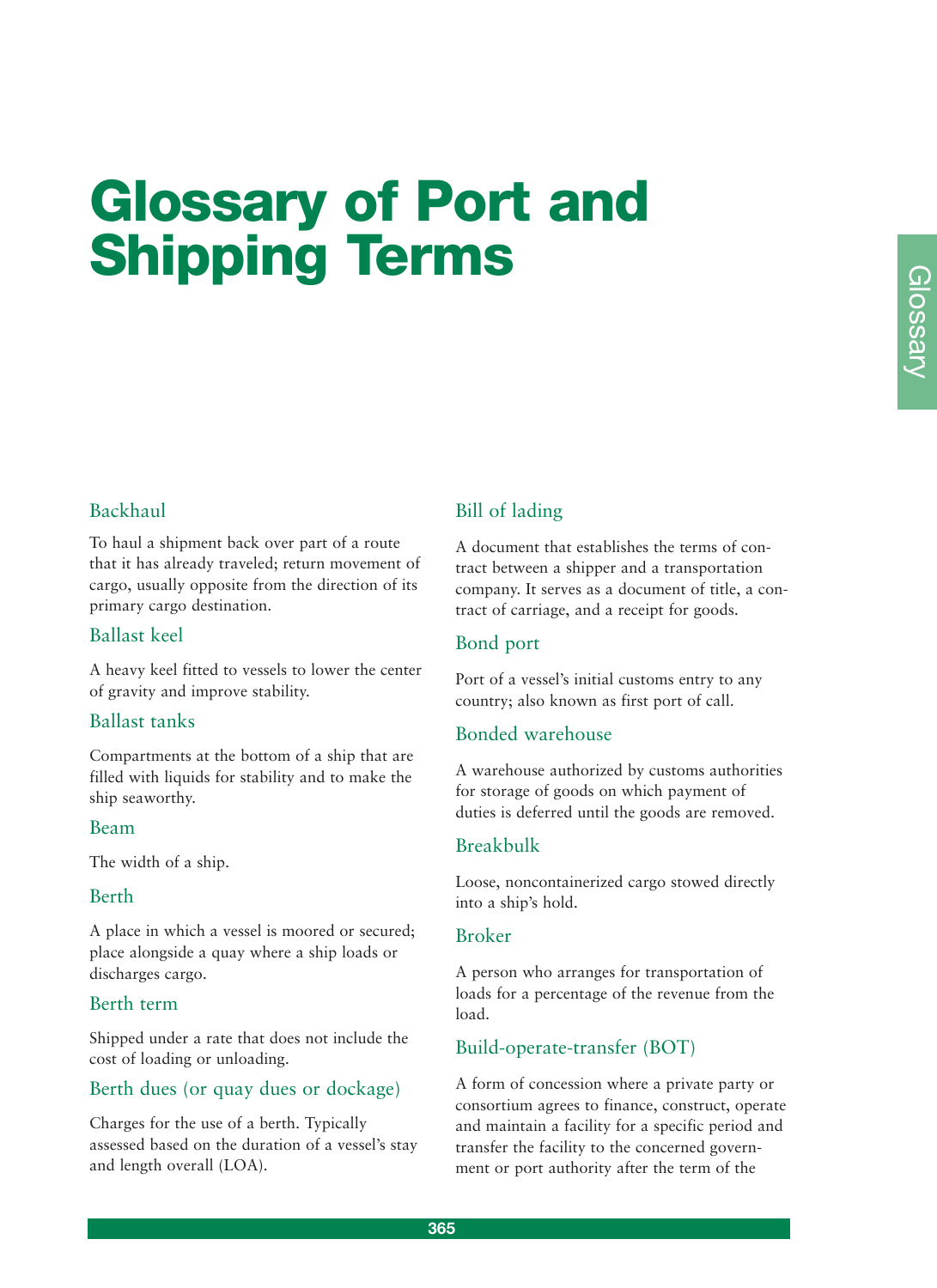#### Port Reform Toolkit

concession. The ownership of the concession area (port land) remains with the government or port authority during the entire concession period. The concessionaire bears the commercial risk of operating the facility.

#### Build-own-operate-transfer (BOOT)

A form of concession where a private party or consortium agrees to finance, construct, own, operate and maintain a facility for a specific period and transfer the facility to the concerned government or port authority after the term of the concession. The ownership of the concession area (port land) vests in the private party or consortium during the entire concession period and is transferred to the government or port authority at the end of the concession period. As with the BOT, the concessionaire bears the commercial risk of operating the facility.

## Bulkhead

A structure to resist water; a partition separating one part of a ship from another part.

#### Bulk vessel

All vessels designed to carry bulk cargo such as grain, fertilizers, ore, and oil.

#### Bunkers

Fuel used aboard ships.

#### Cabotage

Shipments between ports of a single nation, frequently reserved to national flag vessels of that nation.

#### Cargo tonnage

Ocean freight is frequently billed on the basis of weight or measurement tons. Weight tons can be expressed in terms of short tons of 2,000 pounds, long tons of 2,240 pounds, or metric tons of 1,000 kilograms (2,204.62 pounds). Measurement tons are usually expressed as cargo measurements of 40 cubic feet (1.12 cubic meters) or cubic meters (35.3 cubic feet).

#### Carrier

Any person or entity who, in a contract of carriage, undertakes to perform or to procure the performance of carriage by sea, inland waterway, rail, road, air, or by a combination of such modes.

#### **Cartage**

Intraport or local hauling of cargo by drays or trucks (also referred to as drayage).

#### Chassis

A frame with wheels and container locking devices to secure the container for movement.

#### Classification yard (also commonly known as a shunting yard)

A railroad yard with many tracks used for assembling freight trains.

#### Cleaning in transit

The stopping of articles (such as farm products) for cleaning at a point between the point of origin and destination.

#### Clearance

The size beyond which vessels, cars, or loads cannot pass through, under, or over bridges, tunnels, highways, and so forth.

#### Cleat

A device secured on the floor of a container to provide additional support or strength to a cargo-restraining device, or a device attached to a wharf to secure mooring lines.

#### Common carrier

A transportation company that provides service to the general public at published rates.

#### Concession

An arrangement whereby a private party (concessionaire) leases assets from a authorized public entity for an extended period and has responsibility for financing specified new fixed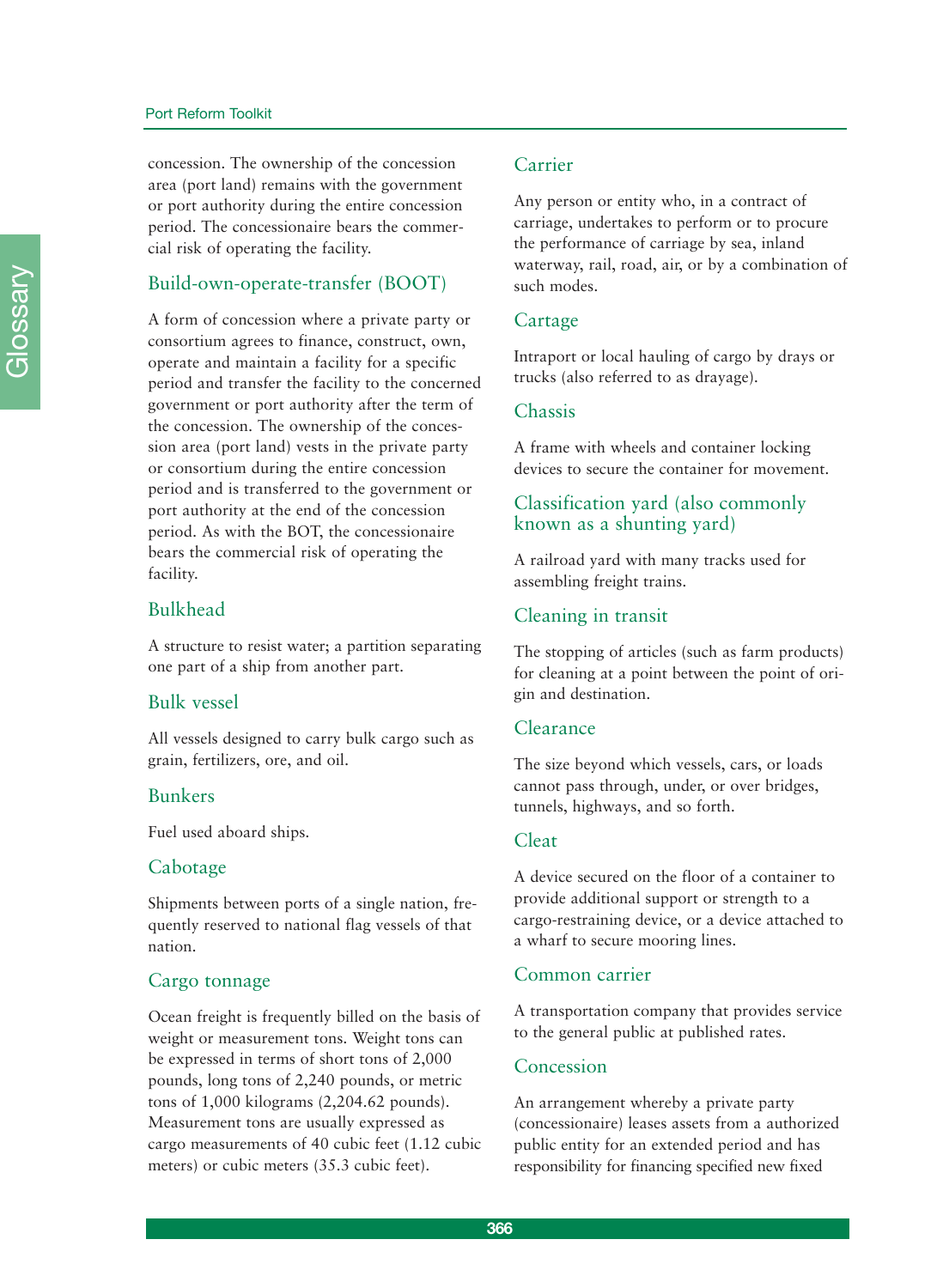investments during the period and for providing specified services associated with the assets; in return, the concessionaire receives specified revenues from the operation of the assets; the assets revert to the public sector at expiration of the contract.

#### **Conservancy**

In some countries, this fee is levied to retain upkeep of the approaches to waterways and canals.

## Consolidation

Cargo consisting of shipments of two or more shippers or suppliers. Container load shipments may be consolidated for one or more consignees.

## Container

Steel or aluminum frame forming a box in which cargo can be stowed meeting International Standard Organization (ISO)-specified measurements, fitted with special castings on the corners for securing to lifting equipment, vessels, chassis, rail cars, or stacking on other containers. Containers come in many forms and types, including: ventilated, insulated, refrigerated, flat rack, vehicle rack, open top, bulk liquid, dry bulk, or other special configurations. Typical containers may be 10 feet, 20 feet, 30 feet, 40 feet, 45 feet, 48 feet, or 53 feet in length, 8 feet or 8.5 feet in width, and 8.5 feet or 9.5 feet in height.

## Container freight station

A dedicated port or container terminal area, usually consisting of one or more sheds or warehouses and uncovered storage areas where cargo is loaded ("stuffed") into or unloaded ("stripped") from containers and may be temporarily stored in the sheds or warehouses.

# Container pool

An agreement between parties that allows the efficient use and supply of containers; a common supply of containers available to the shipper as required.

## Container vessel

Ship equipped with cells into which containers can be stacked; containerships may be full or partial, depending on whether all or only some of its holds are fitted with container cells.

## Container terminal

An area designated for the handling, storage, and possibly loading or unloading of cargo into or out of containers, and where containers can be picked up, dropped off, maintained, stored, or loaded or unloaded from one mode of transport to another (that is, vessel, truck, barge, or rail).

#### Container yard

A container handling and storage facility either within a port or inland.

#### Contraband

Cargo that is prohibited.

#### Contract carrier

Any person not a common carrier who, under special and individual contracts or agreements, transports passengers or cargo for compensation.

## Controlled atmosphere

Sophisticated, computer controlled systems that manage the mixture of gases within a container throughout an intermodal journey, thereby reducing decay.

#### Customhouse

A government office where duties are paid, documents filed, and so forth, on foreign shipments.

#### Customs broker

A person or firm, licensed by the customs authority of their country when required, engaged in entering and clearing goods through customs for a client (importer).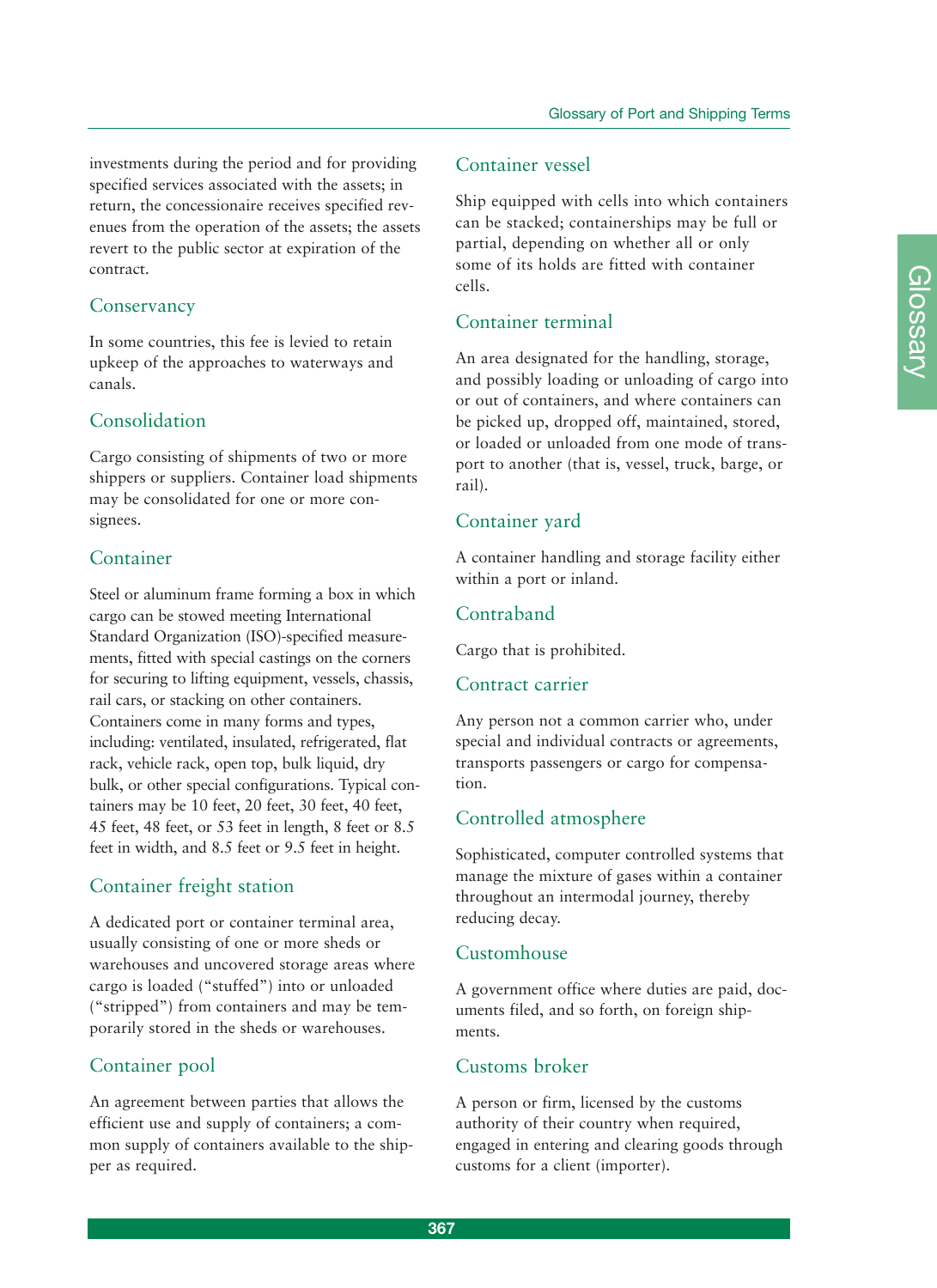#### Port Reform Toolkit

#### Cut-off time (closing time)

The latest time a container may be delivered to a terminal for loading to a scheduled barge, vessel, train, or truck.

#### Daily running cost

Cost per day of operating a ship.

#### Deconsolidation point

Place where cargo is ungrouped for delivery.

#### Demurrage

A penalty charge against shippers or consignees for delaying the carrier's equipment beyond the allowed free time. The free time and demurrage charges are set forth in the charter party or freight tariff.

## Dock or quay

A structure attached to land to which a vessel is moored.

## Draft (or draught)

The depth of a ship while in the water. Measured as the vertical distance between the waterline and the lowest edge of the keel.

## Dredging

Removal of sediment to deepen access channels, provide turning basins for ships, and maintain adequate water depth along waterside facilities.

## Dry bulk

Loose, mostly uniform cargo, such as agribulk products, coal, fertilizer, and ores, that are transported in bulk carriers.

#### Dunnage

Material used in stowing cargo either for separation or the prevention of damage.

## Electronic data interchange (EDI)

Transmission of transactional data between computer systems.

## EDIFACT

Electronic Data Interchange for Administration, Commerce, and Trade. International data interchange standards sponsored by the United Nations.

## Eminent domain

The sovereign power to take property for a necessary public use, with reasonable compensation.

#### Feeder service

Transport service whereby loaded or empty containers in a regional area are transferred to a "mother ship" for a long-haul ocean voyage.

## Fixed costs

Costs that do not vary with the level of activity. Some fixed costs continue even if no cargo is carried; for example, terminal leases, rent, and property taxes.

#### Force majeure

The title of a common clause in contracts, exempting the parties from nonfulfillment of their obligations as a result of conditions beyond their control, such as earthquakes, floods, or war.

#### Foreign trade zone

A free port in a country divorced from customs authority, but under government control. Merchandise, except contraband, may be stored in the zone without being subject to import duty regulations.

## Forty-foot equivalent unit (FEU)

Unit of measurement equivalent to one fortyfoot container. Two twenty-foot containers (TEUs) equal one FEU.

## Free trade zone

A zone, often within a port (but not always), designated by the government of a country for duty-free entry of any nonprohibited goods. Merchandise may be stored, displayed, or used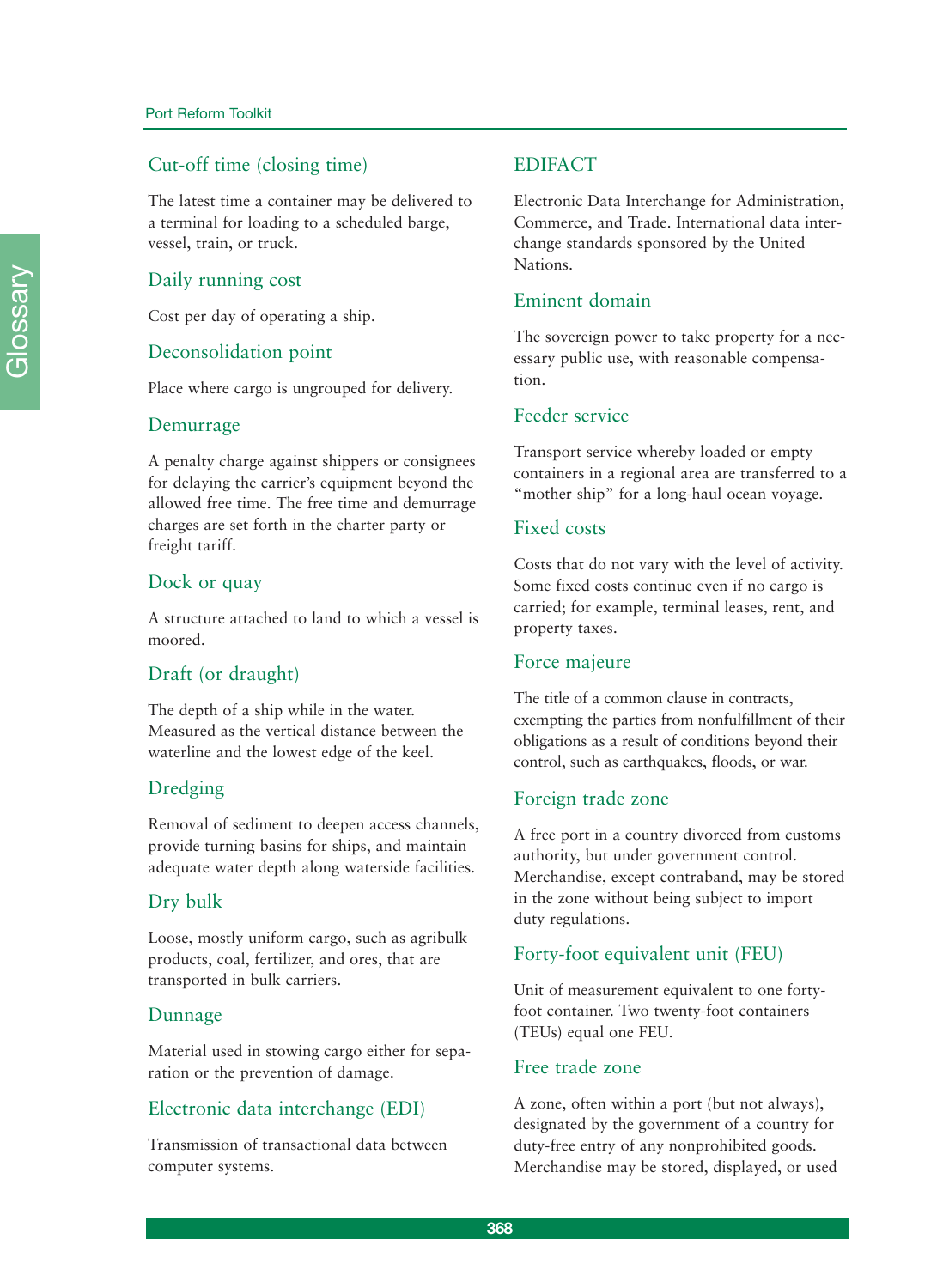for manufacturing within the zone and reexported without duties being applied. Also referred to as free port.

# Freight, demurrage, and defense

Class of insurance provided by a protection and indemnity (P&I) club that covers legal costs incurred by a shipowner in connection with claims arising from the operation of the ship.

## Freight forwarder

Person or company who arranges for the carriage of goods and associated formalities on behalf of a shipper. The duties of a forwarder include booking space on a ship, providing all the necessary documentation, and arranging customs clearance.

## Freight payable at destination

Method of paying the freight often used for shipment of bulk cargo, the weight of which is established on discharge from the ship.

## Gantry crane

A crane fixed on a frame or structure spanning an intervening space typically designed to traverse fixed structures such as cargo (container) storage areas or quays and which is used to hoist containers or other cargo in and out of vessels and place or lift from a vessel, barge, trucks, chassis, or train.

## Gateway

A point at which freight moving from one territory to another is interchanged between transportation lines.

## Good international practice

Term used in contracts, meaning the exercise of that degree of skill, diligence, and prudence that would, in order to satisfy internationally accepted standards of performance, reasonably be practiced by an experienced person holding all applicable qualifications who is engaged in the same type or similar types of activity under the same or similar circumstances.

## Grounding

Contact by a ship with the ground while the ship is moored or anchored as a result of the water level dropping, or when approaching the coast as a result of a navigational error.

#### Groupage

The grouping together of several compatible consignments into a full container load. Also referred to as consolidation.

## Harbor dues (or port dues)

Charges by a port authority to a vessel for each harbor entry, usually on a per gross tonnage basis, to cover the costs of basic port infrastructure and marine facilities such as buoys, beacons, and vessel traffic management system.

## Hand-over

Term used in contracts, meaning the process of providing exclusive, unencumbered, peaceful, and vacant possession of and access to a concession area and the existing operational port infrastructure and also all rights, title (free of all encumbrances and security), and interest in all the movable assets and all the facilities by the government or the port authority on the hand-over date for the conduct of terminal operations.

#### Harbormaster

An officer who is in charge of vessel movements, safety, security, and environmental issues within a port.

# Heavy lift charge

A charge typically imposed when special lifting gear is required to handle a given piece of cargo, which may be of either heavy weight or of large dimensions (often referred to as "out of gauge" when dealing with container vessels).

## Hold

A ship's interior storage compartment.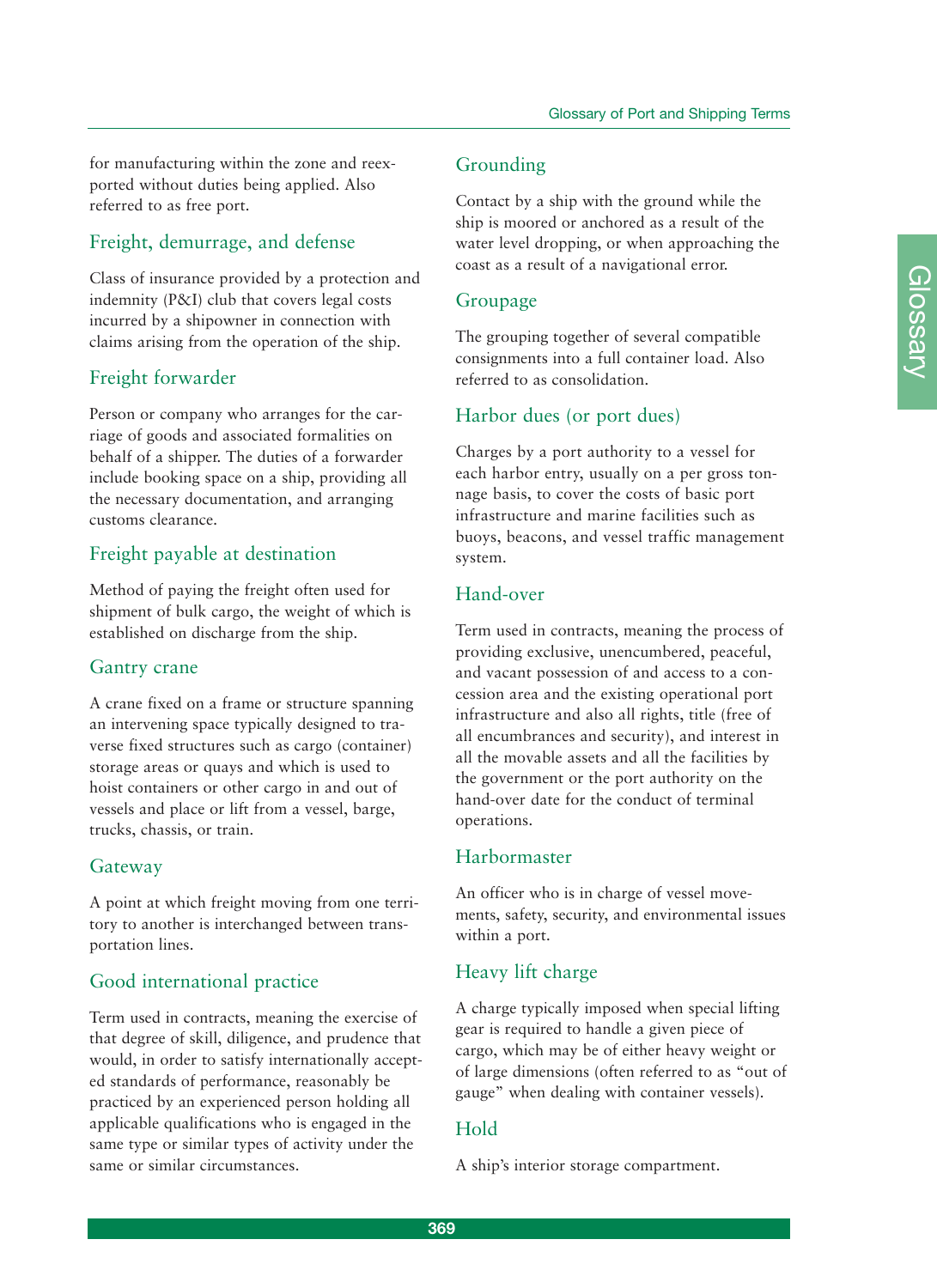#### Port Reform Toolkit

## In bond

Cargo moving under customs control where duty has not yet been paid.

#### Inducement

Placing a port on a vessel's itinerary because the volume of cargo offered by that port justifies the cost of routing the vessel.

#### Inland carrier

A transportation company that hauls export or import traffic between ports and inland points.

## Intermodal

Movement of cargo containers interchangeably between transport modes where the equipment is compatible within the multiple systems.

#### Jetty (or pier)

A structure that is perpendicular or at an angle to the shoreline to which a vessel is secured for the purpose of loading and unloading cargo.

#### **Jumboising**

Conversion of a ship to increase cargo-carrying capacity by dividing and adding a new section.

#### Keel

A flat steel plate running along the center line of a vessel.

#### Knot

Measure of ship speed, equal to one nautical mile (1,852 meters) per hour.

#### LASH

Abbreviation for "lighter aboard ship." A specially constructed vessel equipped with an overhead traveling gantry crane for lifting specially designed barges out of the water and stowing them into the cellular holds of the vessel (loading) and unstowing (unloading) as well.

# Loaded draught (or draft)

Depth of water to which a ship is immersed when fully loaded.

# Landlord port

An institutional structure where the port authority or other relevant public agency retains ownership of the port land and responsibility for port planning and development, as well as the maintenance of basic port infrastructure and aids to navigation.

#### Lender's direct agreement

Agreement between parties to a concession or BOT agreement (government or port authority and special purpose vehicle [SPV] or terminal operator) and the lenders (usually banks or a consortium of banks) setting out the rights and obligations of the lenders in relation to the government or port authority regarding the facilitation of the financing of a port project. The lender's direct agreement is used in the event of a proposed termination of the concession agreement to induce the lenders to provide the debt to the SPV or operator under the financing documents. These rights and obligations usually comprise assignment rights with respect to the concession and the site lease agreement, priority rights with respect to of repayment of the debt, and step-in rights in case of termination as a result of breach of contract by the SPV or operator.

#### Lighter

An open or covered barge towed or pushed by a tugboat or a pusher tug and used primarily in harbors and on inland waterways to carry cargo to or from the port.

## Limited recourse financing

Project financing in which sponsors or governments agree to provide contingent financial support to give lenders extra comfort; typically provided during the construction and start-up period of a project, which is generally the riskiest time in the life of an infrastructure project.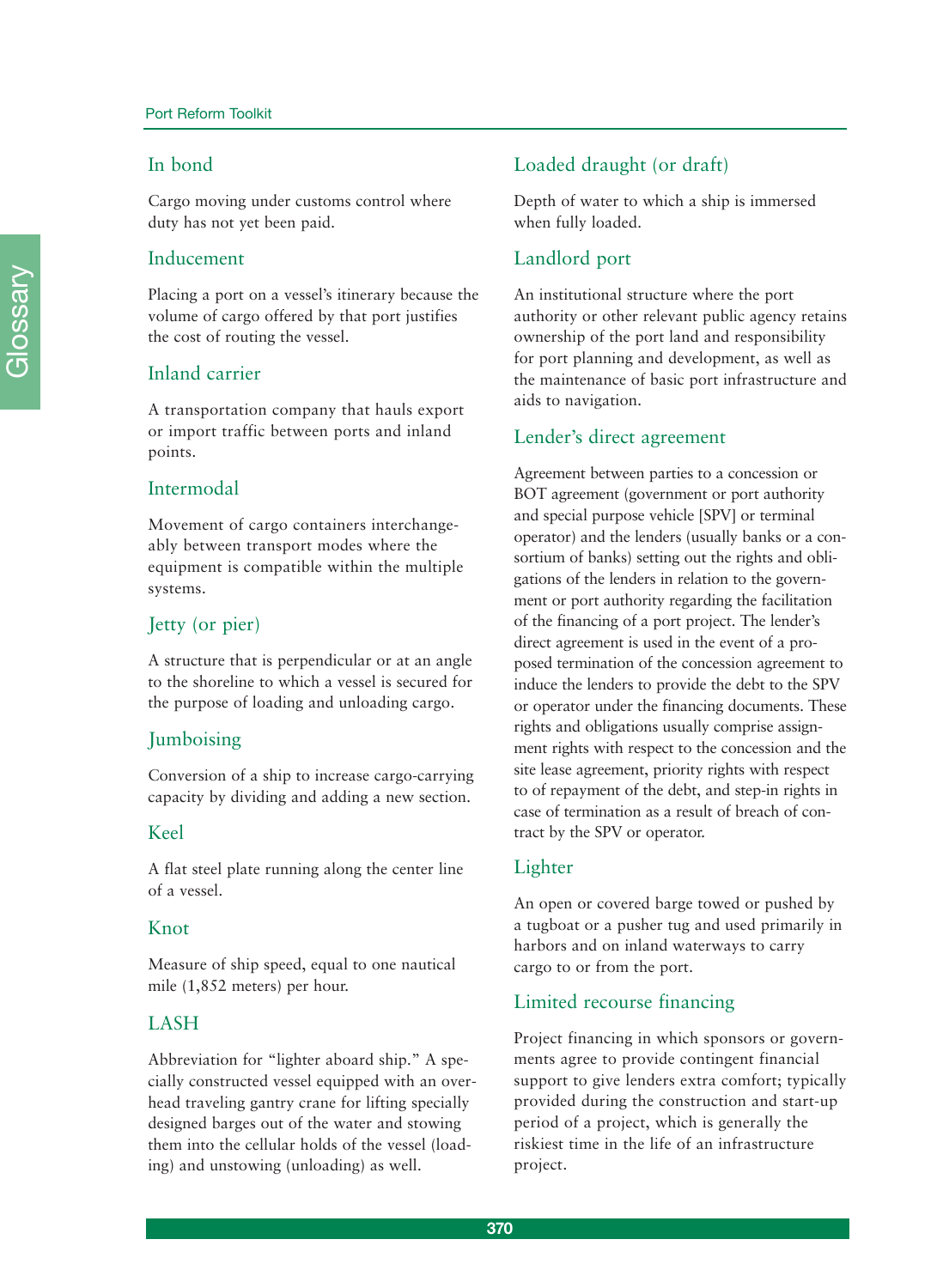# Line haul

The movement of freight over the tracks of a transportation line from one location (port or city) to another.

## Liner

A vessel sailing between specified ports on a regular basis.

# Lloyds' Registry

An organization engaged in the surveying and classing of ships so that insurance underwriters and others may know the quality and condition of the vessels involved.

## Longshoreman (or docker, port worker, or dock worker)

Individual employed locally in a port to load and unload ships.

# Lo-lo (lift-on lift-off)

Cargo handling method by which vessels are loaded or unloaded by either ship or shore cranes.

## Malacca-max

Maximum size of container and bulk vessels (in terms of draught) that can cross the Malacca Straits. The Malacca-max reference is believed to be today the absolute maximum possible size for future container vessels (approximately 18,000 TEU).

## Main port

A large multipurpose port serving a number of countries and regions.

## Management contract

An arrangement whereby the operation and management of a facility is contracted by the public authority to a specialized operator for a specified period and under specified conditions relating to performance criteria, economic incentives, and maintenance and infrastructure commitments. The public authority retains

ownership of the facility and the commercial risk associated with its operation.

## Mezzanine financing

A mix of financing instruments, including equity, subordinated debt, completion guarantees, and bridge financing, the balance of which changes as the risk profile of a project changes (that is, as a project moves beyond construction into operation).

## Mixed cargo

Two or more products carried on board one ship.

# Mobile crane

General purpose crane capable of moving on its own wheels from one part of a port to another.

#### Moor

To attach a ship to the shore by ropes.

## Neobulk cargo

Non-, or economically not feasible, containerizable cargo such as timber, steel, and vehicles.

# Nonrecourse financing

Project financing for which no loan guarantees or financial support is provided by the sponsors or governments to lenders for the project.

#### Nonvessel operating common carrier (NVOCC)

A cargo consolidator in ocean trades who buys space from a carrier and resells it to smaller shippers. The NVOCC issues bills of lading, publishes tariffs, and otherwise conducts itself as an ocean common carrier, except that it does not provide the actual ocean or intermodal service.

## On-carrier

Person or company who contracts to transport cargo from the port or place of discharge of a sea-going or ocean-going ship to another destination by a different means of transport, such as a feeder vessel, truck, train, or barge.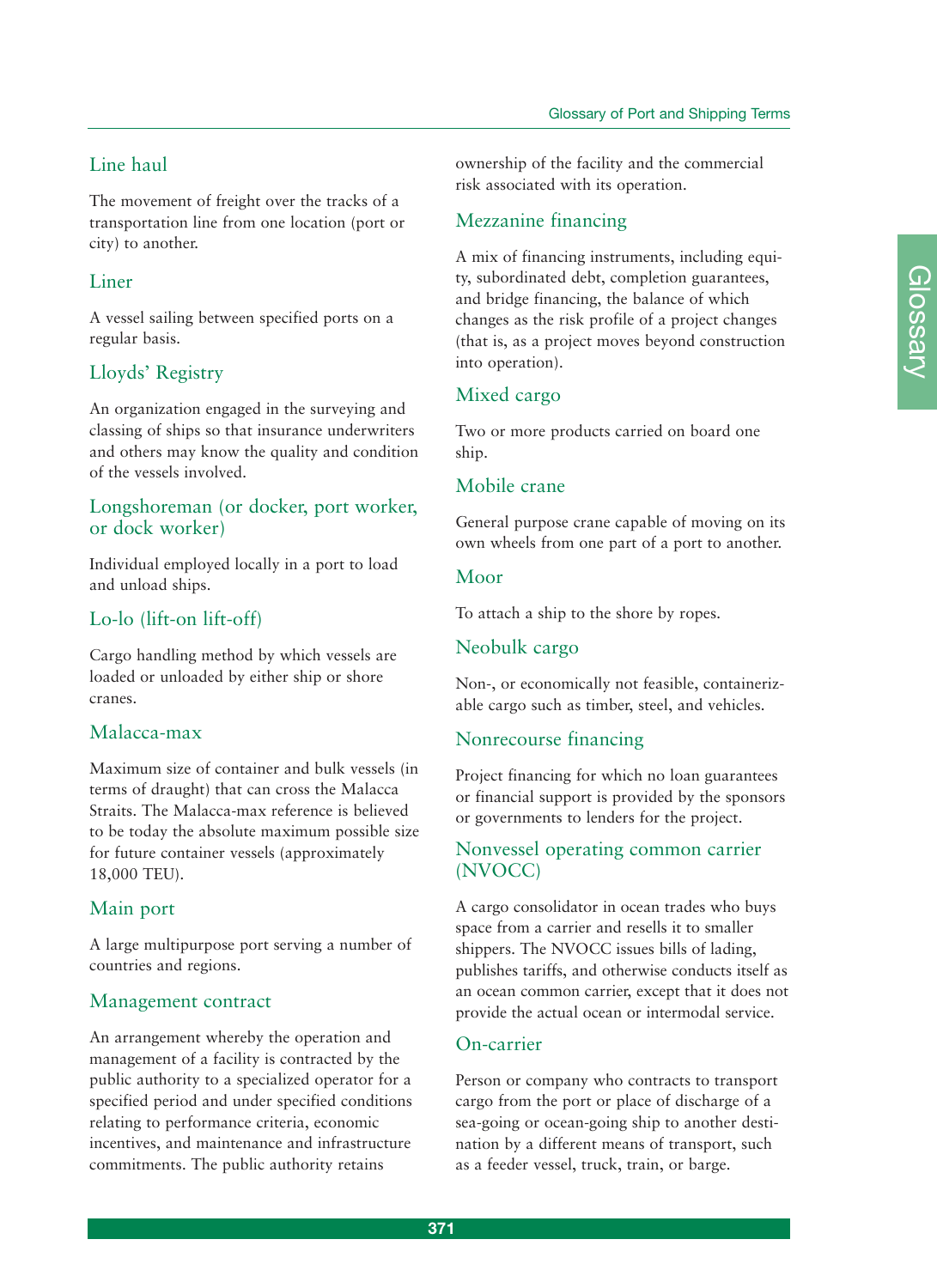# Optional cargo

Cargo that is destined for one of the ship's discharge ports, the exact one not being known when the goods are loaded.

## **Overcarriage**

The carriage of cargo beyond the port for which it was intended.

## Pallet

A flat tray, generally made of wood, but occasionally steel or other materials, on which goods can be stacked. There are two principal sizes: the ISO pallet, which measures 1 x 1.2 meters, and the europallet at 0.8 x 1.2 meters.

#### Panamax

Maximum beam that allows vessels to pass through the locks of the Panama Canal (specifically used for dry bulk and container vessels).

## Permanent dunnage

Strips of timber fixed to the frames of a ship to keep cargo away from the sides of the ship to avoid damage and condensation.

## Pilferage

Stealing of cargo.

## Pilotage

The act of assisting the master of a ship in navigation when entering or leaving a port or in confined water.

# Pilotage dues

Fee payable by the owner or operator of a ship for the services of a pilot; the fee is normally based on the ship's tonnage, draft, or length.

# Platform (or flat)

A shipping container without sides, ends, or a roof. Normally 20 or 40 feet long, it is used for awkwardly shaped cargo that cannot fit on or in any other type of container.

# Plimsoll mark/load lines

A series of horizontal lines and a circle with a horizontal line painted amidships of both sides of the hull of a ship marking the level that must remain above the surface of the water for the vessel's stability.

## Pontoon

Flat-bottomed floating structure with a shallow draught.

# Pooling

Sharing of cargo or the profit or loss from freight by member lines of a liner conference.

# Port dues (or harbor dues)

Charges levied against a shipowner or ship operator by a port authority for the use of a port (see also harbor dues).

## Port of refuge

Port, not on a ship's itinerary, which the ship calls at due to some unforeseen hazard at sea and where the ship may undergo repairs, refuel, or rescue cargo.

# Port of registry

Place where a ship is registered with the authorities, thereby establishing its nationality.

# **Preentry**

Presentation to the customs authorities of export or import declarations prior to the clearance of goods.

# Project financing

Financing wherein the lender looks to a project's cash flows to repay the principal and interest on debt, and to a project's assets for security; also known as "structured financing" because it requires structuring the debt and equity such that a project's cash flows are adequate to service the debt.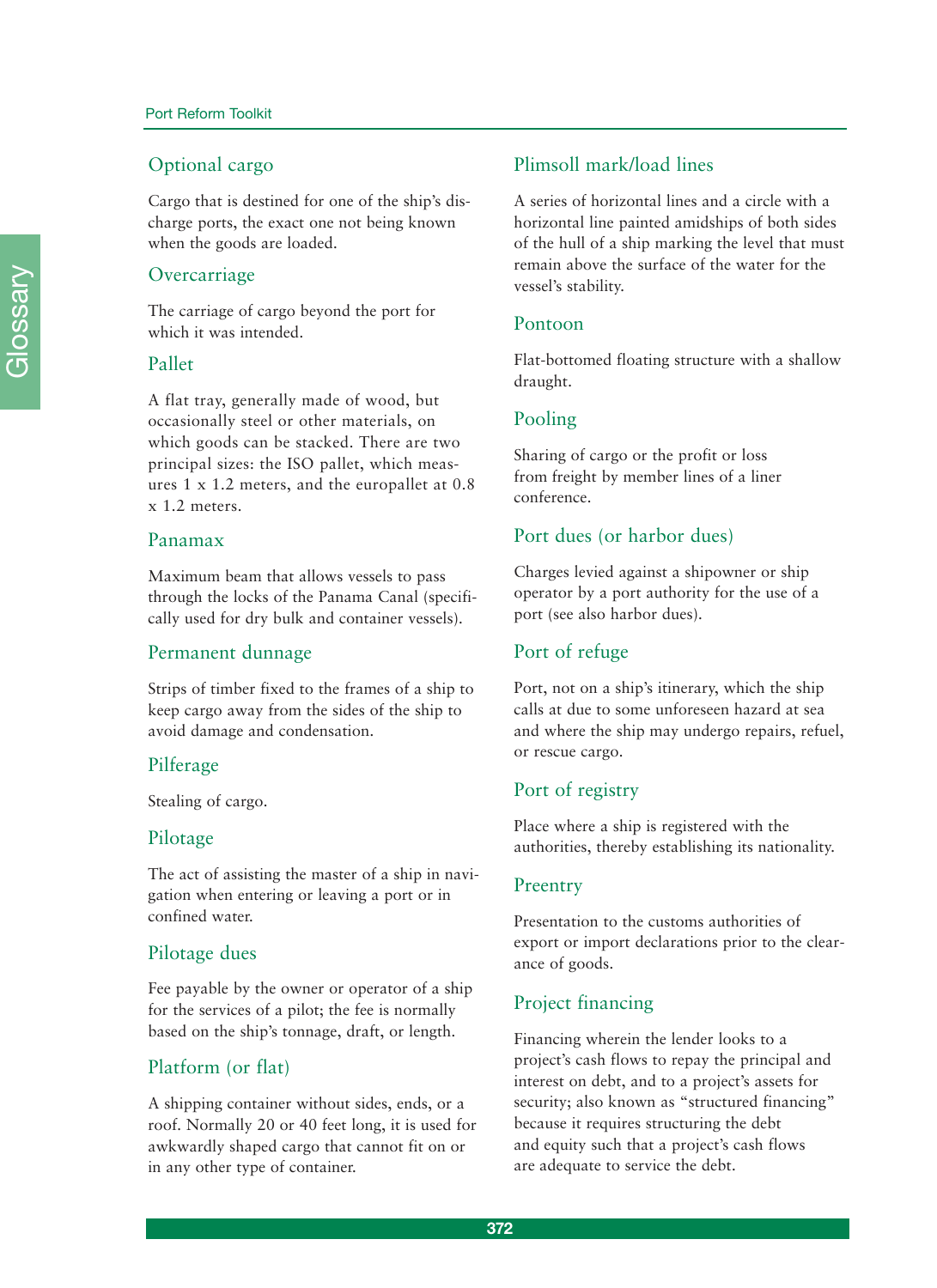# Rail-mounted gantry (RMG) or railmounted container gantry crane

Rail-mounted gantry crane used for container acceptance, delivery, and stacking operations in a container yard.

#### Reefer

Refrigerated container or vessel designed to transport refrigerated or frozen cargo.

## Relay

To transfer containers from one ship to another.

#### Ro/ro

A shortening of the term "roll-on roll-off." Ro/ro is a cargo handling method whereby vessels are loaded via one or more ramps that are lowered on the quay.

## Rubber-tired gantry (RTG) or rubbertired container gantry crane

Gantry crane on rubber tires typically used for acceptance, delivery, and container stacking at a container yard.

## Shed (also see warehouse)

Covered area for the reception, delivery, consolidation, distribution, and storage of cargo. *Note*: A warehouse usually points at longer term storage, whereas a shed usually is used for shorter term storage.

## Ship chandler

An individual or company selling equipment and supplies for ships.

## Ship's tackle

All rigging and so forth used on a ship to load or unload cargo.

# Side loader

A lift truck fitted with lifting attachments operating to one side for handling containers.

# Spotting

Placing a container where required to be loaded or unloaded.

#### Spreader

A piece of equipment designed to lift containers by their corner castings.

#### Stackcar

An articulated multiple platform rail car that allows containers to be double stacked.

## Stacktrain

A rail service whereby rail cars carry containers stacked two high on specially operated unit trains.

#### Stevedore

Individual or firm that employs longshoremen (or dockers, dock workers, or port workers) to load and unload vessels.

#### Stevedoring charges

Fees for loading and stowing or unloading a ship.

#### Sto-ro

A vessel with capacity for breakbulk cargo as well as vehicles or trailer borne cargo.

#### Stowage factor

The average cubic space occupied by one ton weight of cargo as stowed aboard a ship.

#### Straddle carrier

Type of equipment that picks up and transports containers between its legs for movement within a container terminal.

# Stripping (unstuffing)

Unloading of a container.

## Supply chain

A logistics management system that integrates the sequence of activities from delivery of raw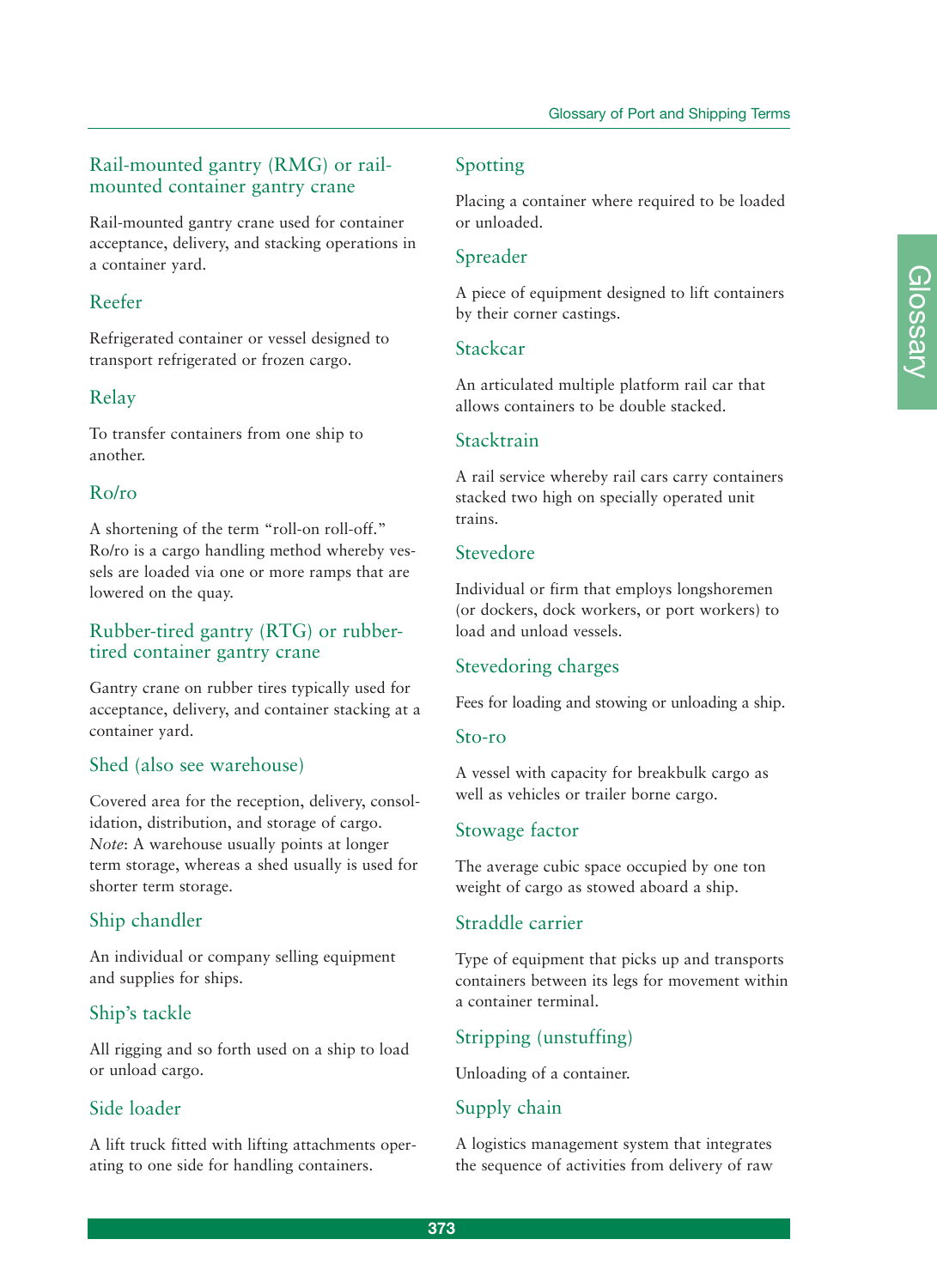materials to the manufacturer through to the delivery of the finished product to the customer in measurable components.

#### Tare weight

The weight of wrapping or packing; added to the net weight of cargo to determine its gross weight.

## Terminal charge

A charge made for a service performed in a terminal area typically referring to handling associated with receipt, delivery, or inspection of cargo via land-based operations.

## Throughput charge

The charge for moving a container through a container yard off of or onto a ship.

## Top off

To fill a ship that is already partly loaded with cargo. Typically occurs where there is a draught restriction at the first load port—the ship loads a quantity of cargo corresponding to the permissive draught, then fills up at the second port where there is no restriction.

#### Top stow cargo

Goods that are stowed on top of all others in a ship's hold because of their relatively low density and the probability that they would be damaged if overstowed.

## Toplifter

Forklift truck capable of lifting a container by means of its spreader.

#### Towage

Charges for the services of tugs assisting a ship or other vessels in ports.

## Tramp line

An ocean carrier company operating vessels on other than regular routes and schedules.

## Transshipment

A distribution method whereby containers or cargo are transferred from one vessel to another to reach their final destination, compared to a direct service from the load port of origin to the discharge port of destination. This method is often used to gain better vessel utilization and thereby economies of scale by consolidating cargo onto larger vessels while transiting in the direction of main trade routes.

## Transshipment port

A port where cargo is transferred from one carrier to another or from one vessel of a carrier to another vessel of the same carrier without the cargo leaving the port.

## Turnaround time

The time it takes between the arrival of a vessel and its departure from port; frequently used as a measure of port efficiency.

#### Twenty-foot equivalent unit (TEU)

Container size standard of twenty feet. Two twenty-foot containers (TEUs) equal one FEU. Container vessel capacity and port throughput capacity are frequently referred to in TEUs.

#### Unitization

The consolidation of a quantity of individual items into one large shipping unit for easier and faster handling through methods such as palletizing, stripping, slinging and containerization.

#### Unloader

Port equipment employed to unload ships carrying dry bulk cargo. (*Note*: Small movable and hoistable unloaders are sometimes referred to as "vacuvators.")

#### Unmoor

To remove the ropes that attach a ship to the shore.

## Unstuffing (or stripping)

Unloading of a container.

#### Variable cost

Costs that vary directly with the level of activity within a short time. Examples include costs of